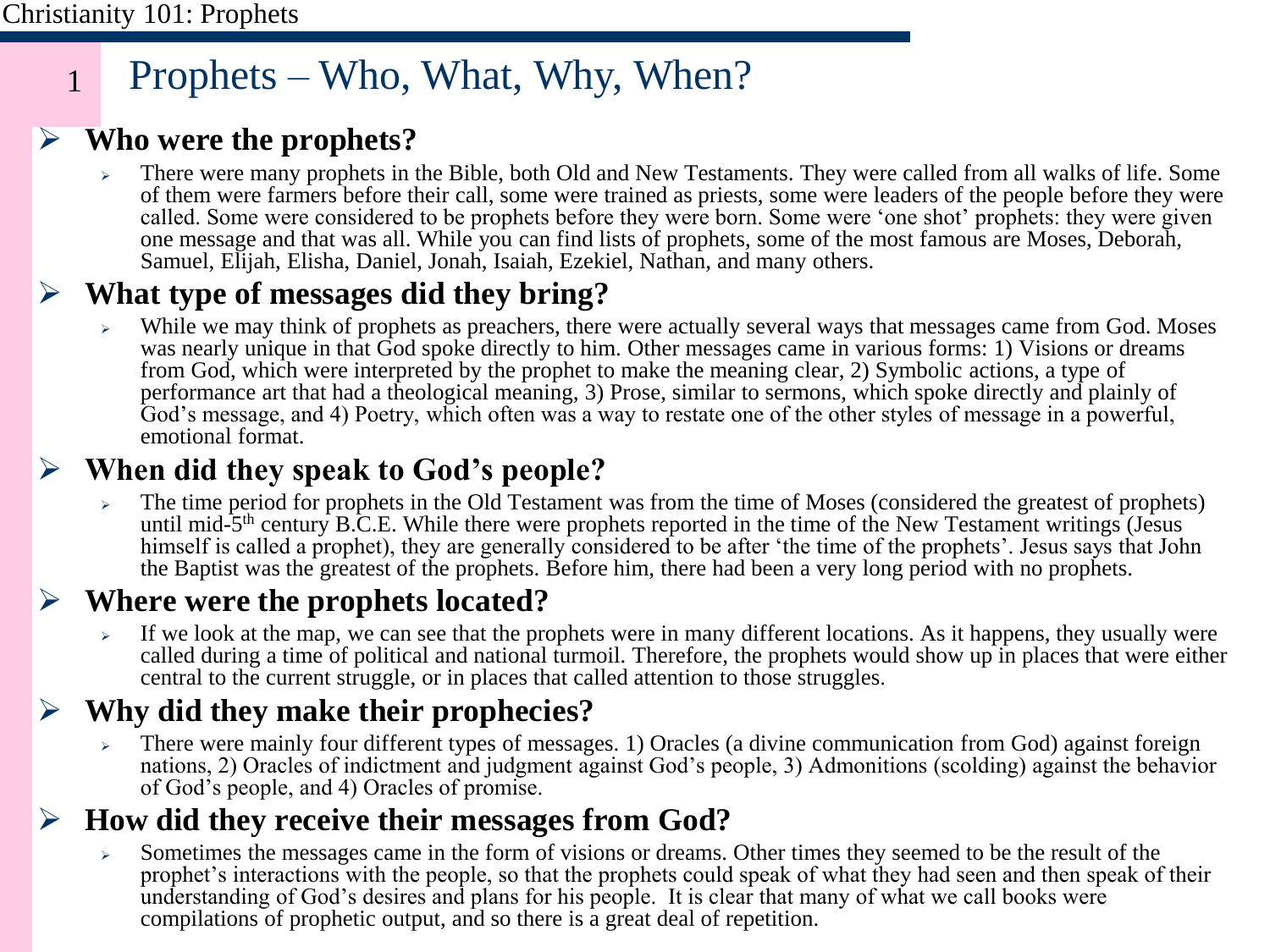# Where did the prophets speak and live? 2

Except for a brief time during the reigns of King David and King Solomon, the nation of Israel was under the control of other nations. The prophets were sent by God to give them instructions, reminders, warnings, and promises. The writings and collections of poems, sermons, visions and symbolic actions were a way for the people of God to answer the question, "Why do these things happen to us? Aren't we the people of God?"

The prophets came to many people, all over the countryside, to both Israel and non-Israelite.

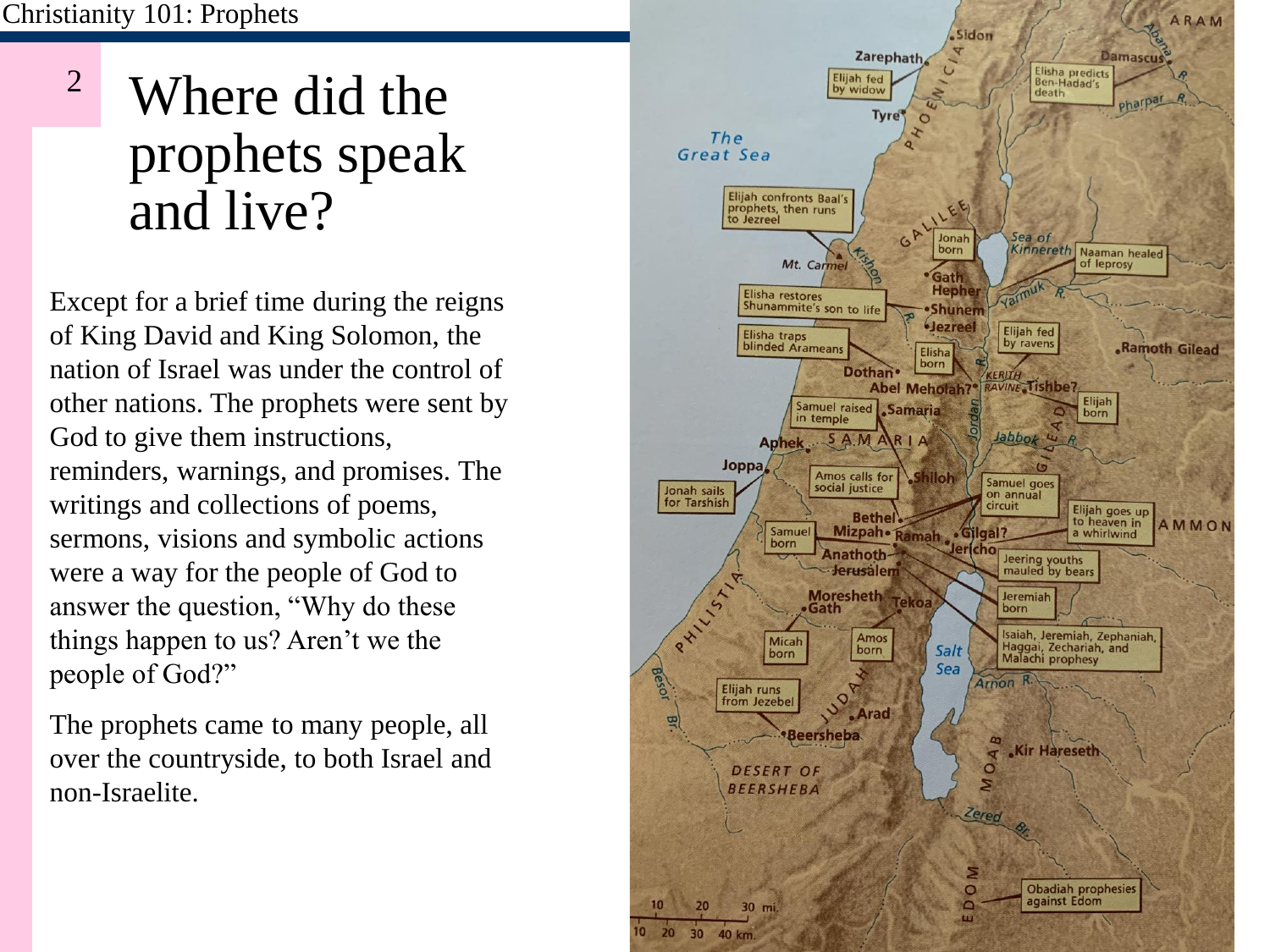#### 3 Deborah – The time of the Judges

In both early Jewish and Christian traditions, the Hebrew Bible usually has three parts: the Torah, the Prophets, and the Writings. The Prophets includes Joshua, Judges, 1-2 Samuel, 1-2 Kings, the Major Prophets (Isaiah, Jeremiah, Ezekiel) and the Minor Prophets, also known as The Book of the Twelve. These books, which include what we would call history, show that the prophets were people who taught, corrected, and judged the people. While the majority of them were concerned with kings, some of them were speaking God's word even before there was a king in Israel.

The book of Judges was written during the early monarchy and covers the time from the death of Joshua, Moses' successor, until the establishment of the monarchy. It was a time of both religious and political turmoil as they tried to occupy the land that had been conquered and divided by lot under the leadership of Joshua. Most of the time, Israel's enemies came from outside the land. Some of them, like Moab, Midian, and Ammon, seemed happy to storm in occasionally to plunder. The Philistines, on the other hand, fought Israel for permanent possession of the land. In addition to these fairly constant attacks, the Israelites fought among themselves. Between the days of Joshua and Samuel, Israel crashed into moral and spiritual disaster. Over and over again a pattern of sin followed by oppression occurred. Sometimes God would raise up a judge to turn the people back to himself, but these revivals (sadly) never lasted long.

One such judge raised up by God was Deborah. She came to prominence as the leader after the Lord had brought in the Canaanites to punish Israel for doing evil. We don't know when the battle detailed in chapter 4 occurs, but we do know that Deborah was given a message from God to a military leader in Israel. And when Barak received her call, he came to her for orders. In fact, he wouldn't go on the mission unless she came along! Deborah's story is told both in prose (Judges 4) and poetry (Judges 5). This poem, considered to have been composed by Deborah, is one of the oldest written pieces in the Hebrew Bible. It is considered to be a masterpiece of poetry, heartfelt praise to God for leading his people in triumph over their enemies.

When people decide they need God's help, and they call out to the Lord in faith, he will send His Word through trustworthy people that He chooses to lead them.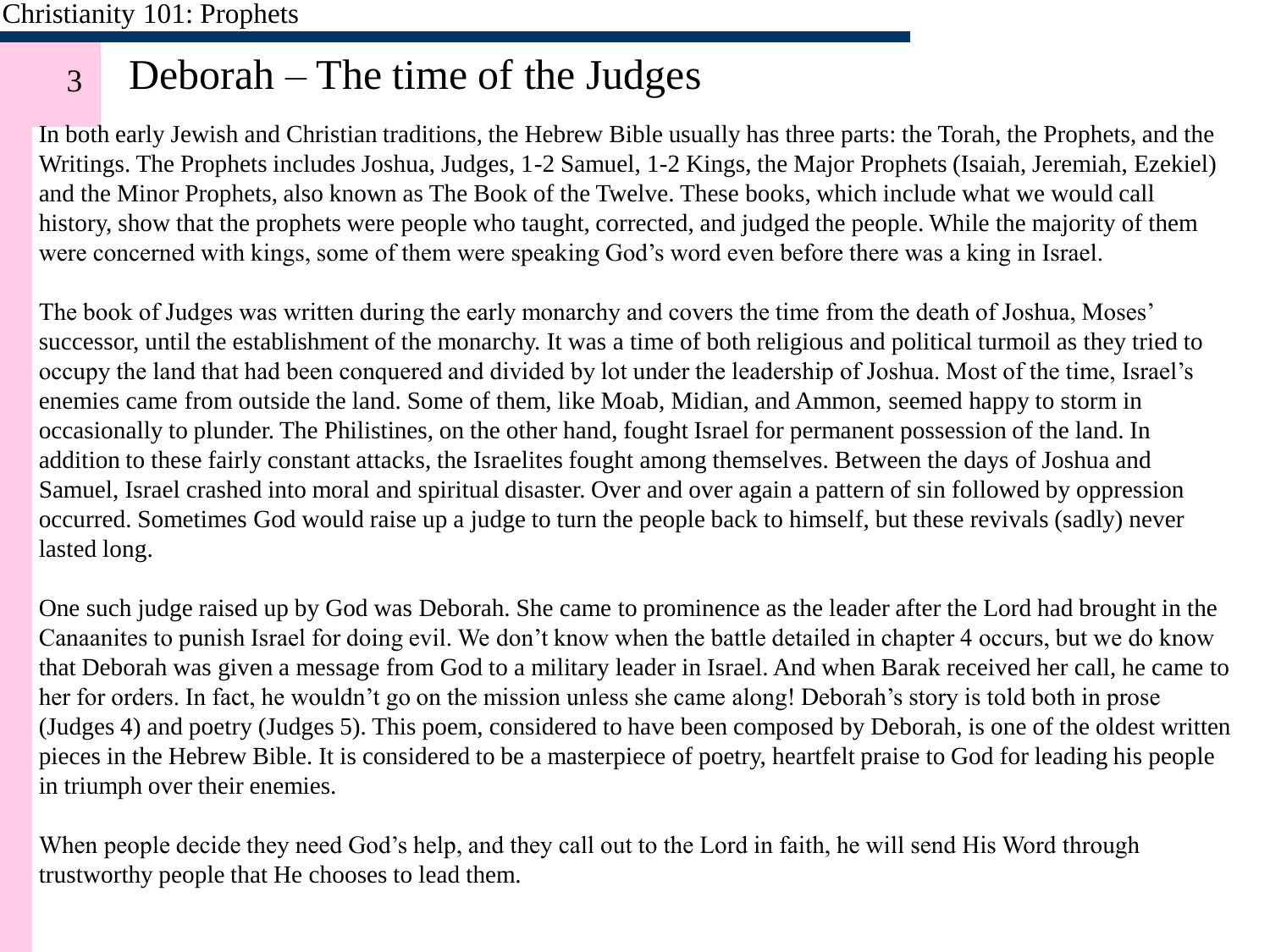#### 4 Deborah – Judges 4 – Scripture Questions

- 1. Why did the Lord give the people of Israel into the control of Jabin, the king of Canaan? (vs. 1)
- 2. Israel was oppressed for twenty years before they cried to the Lord for help. Who was leading the people at that time? (vs. 4)
- 3. Who did Deborah send for, in order to bring relief to the people of Israel? (vs. 6)
- 4. What was Barak's condition for following the word from the Lord? (vs. 8)
- 5. Because of Barak's hesitation, who would receive the honor for the defeat of Sisera? (vs. 9)
- 6. What did Sisera, the leader of the Canaanite army, do when he heard Barak had gathered troops? (vs. 13)
- 7. How did the Lord handle the Canaanite army after Barak began his advance? (vs. 15)
- 8. Where did Sisera run for safety? (vs. 17)
- 9. What did Sisera ask Jael to do? (vs. 19, 20)
- 10. After Sisera fell asleep, what happened to him? (vs. 21)
- 11. Who actually achieved the victory over the Canaanites? (vs. 23)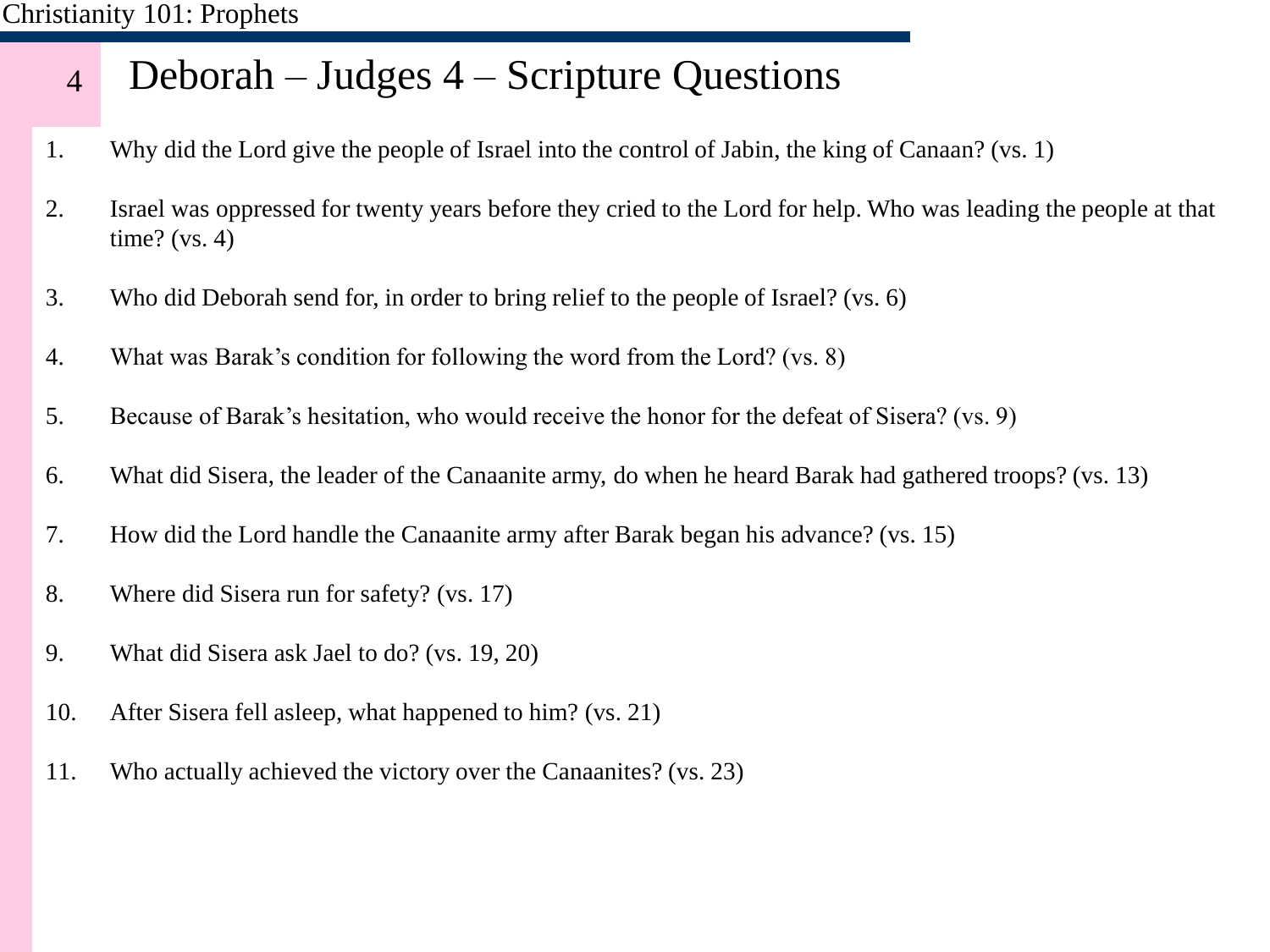#### 5 Deborah – Judges 4 - Application Questions

- 1. Deborah spent many years as judge/leader for some of the tribes of Israel. The prophecy about the military event was as a result of fervent prayer by people who were in trouble. How would we react if, during a time of national trouble, one of our ministers began Sunday worship with, "I have a word from the Lord."? Would we take it seriously and act on this word? Why or why not?
- 2. Barak was hesitant to act without Deborah. Given Sisera's reputation, this may be understandable. In our congregation, we tend to want to talk a LOT about situations before acting. What are the benefits of this kind of hesitancy? What are the drawbacks?
- 3. This Biblical narrative about Deborah and Jael is, if not unique in the use of women, at least uncommon. In Christianity as a whole (not considering denominations), women still have far less authority and influence. Is it important to include women, men and people of all types (for instance, neurodivergent people such as people with Down's Syndrome or Autism) in church leadership? What are the challenges with this inclusion?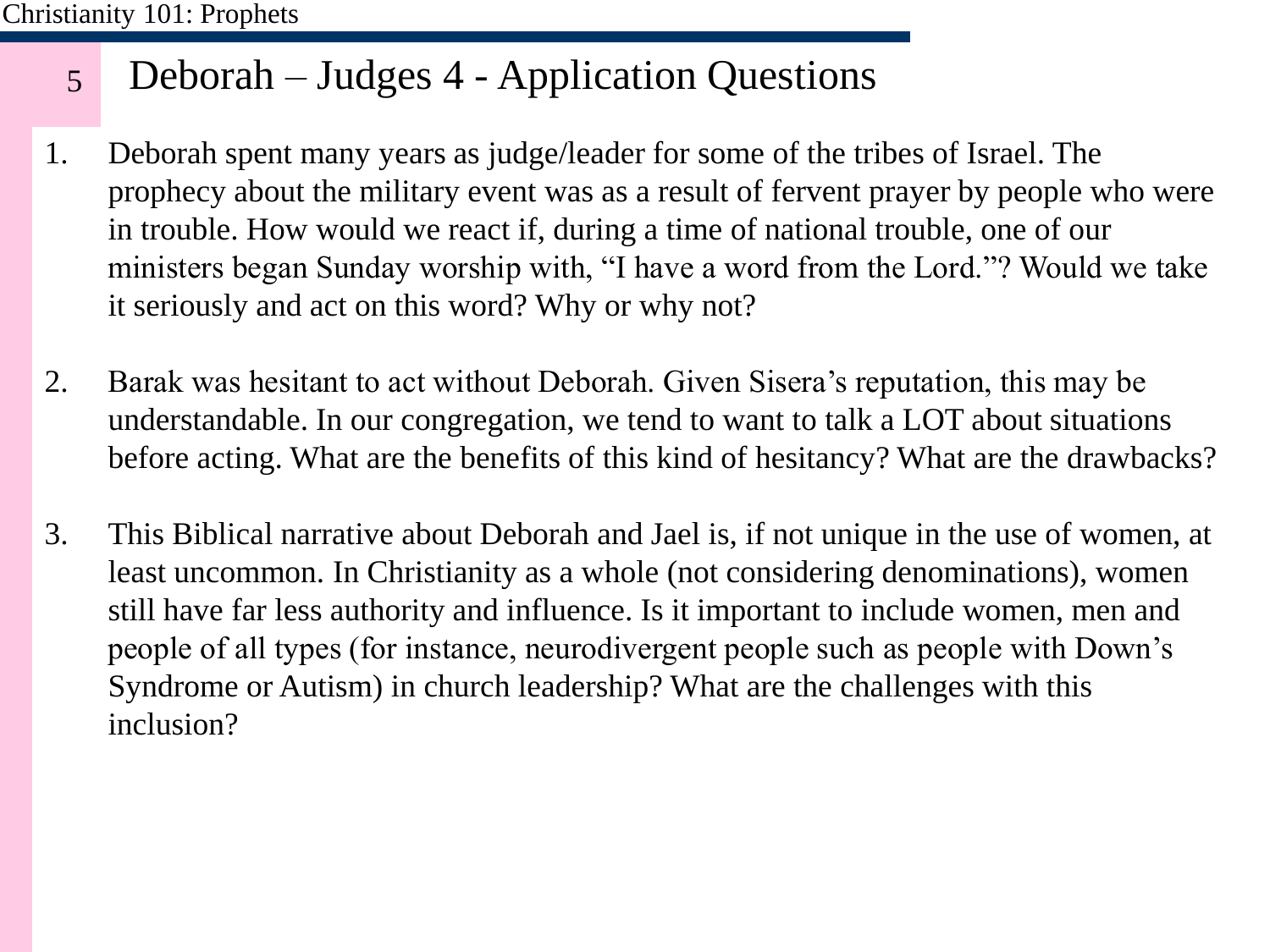#### 6 Elijah – The time of the Kings of Israel, the Northern Kingdom

Though he is considered one of the great prophets of ancient Israel, it is possible to give a brief synopsis of Elijah's career: he predicted famine in Israel; he was fed by ravens; he raised a non-Israelite widow's son from the dead; he defeated prophets of Baal at Carmel; he ran from Jezebel, Ahab's Canaanite queen; he prophesied the death of Azariah (grandson of King Ahab); he was taken to heaven in a whirlwind; his return was prophesied by the last of the OT prophets; he was equated with John the Baptist; and he appeared with Moses in the transfiguration of Jesus.

His name means "The Lord is my God", and that was the central point of his life and message to the people of Israel. His primary mission was to oppose vigorously, by word and action, both Baal worship and those who engaged in it. He came from Tishbe in Gilead, which was north of the Transjordan area. His first recorded words to King Ahab spoke of God as "before whom I stand", a technical term that meant someone who served as an official representative of a king. He was telling Ahab, in other words, that he was an anointed messenger from someone greater than King Ahab.

It had been a long time since the northern kingdom had had such a priest, at least 55 years. Now, in the great crisis brought on by Ahab's promotion of Baal worship, Elijah was sent to remind the nation of Israel who their real King was. Ahab was very determined about Baal worship: he erected an altar to Baal in a temple that he built in Samaria, the capital of Northern Israel. He also built an Asharah, to worship a fertility goddess. There were nearly 1,000 statesupported prophets for Baal and Asharah. 1 Kings 16 says that Ahab did more to provoke Yahweh, the God of Israel, to anger than all the kings of Israel who were before him. Elijah began his prophetic career by announcing a drought on the land of Israel. This was significant because Baal was supposed to be the god of fertility, rain and harvests. Stopping the rain was a direct attack on this god, and would pointedly show the Israelites that Baal was powerless.

During the days of Elijah (and after him, Elisha), companies of prophets were located in at least three places: Bethel, Jericho, and Gilgal. While we are not certain of their function, at least part of their purpose was to keep the Word of Yahweh alive, to promote the retention of the liturgy of worship, and to promote the worship of Yahweh himself among the Israelite people. It is also possible that the growth of these communities was the source of collecting and preserving the words of prophecy.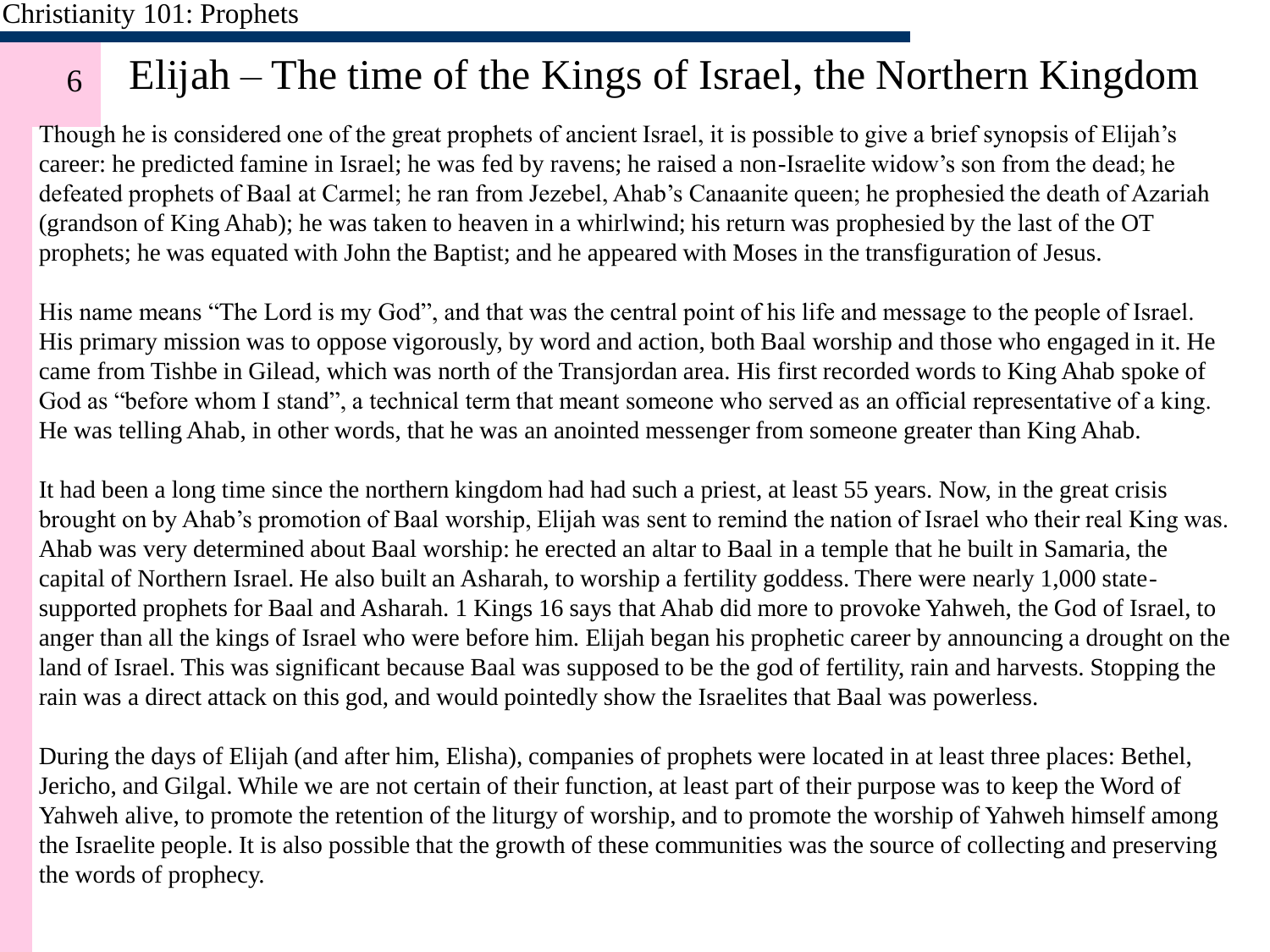### 7 Elijah - Scripture Questions: 1 Kings 18:16 – 40 & 1 Kings 19:9 - 18

- 1. King Ahab accused Elijah of troubling Israel. What did Elijah say was the real trouble in Israel? (1 Kings 18:18)
- 2. What did Elijah demand that the people of Israel do? How did they respond to his demand? (1 Kings 18:21)
- 3. Describe the competition that Elijah suggest between himself and the prophets of Baal. (1 Kings 18:22-24)
- 4. How did Baal respond to his prophets? (1 Kings 18:26)
- 5. After Elijah mocked the prophets of Baal, what did they do? Did it help? (1 Kings 18:29)
- 6. How did Elijah prepare his sacrifice to the Lord? (1 Kings 18:30-35)
- 7. Why did Elijah ask God to hear his prayer? (1 Kings 18:37)
- 8. After the Lord answered Elijah's prayer, what did the people do? (1 Kings 18:39)
- 9. Why was Elijah hiding in the cave? What did the Lord show him? (1 Kings 19:10)
- 10. After Elijah heard the still, small voice, what did he say—again? (1 Kings 19:14)
- 11. What did the Lord do instead of answering Elijah's fears and complaints? (1 Kings 19:15, 16)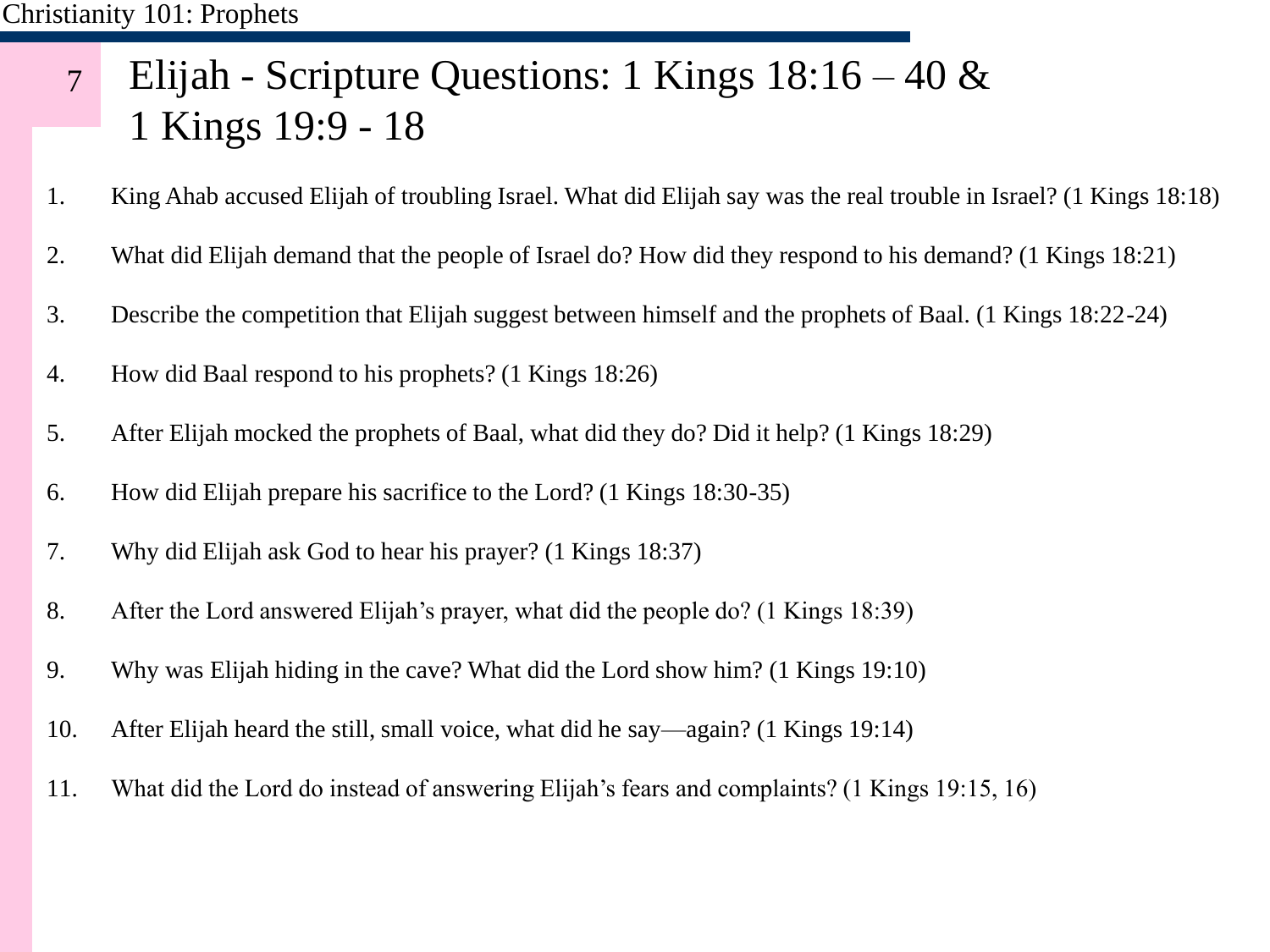#### 8 Elijah - Application Questions

- 1. King Ahab and Queen Jezebel were just the latest in a long line of Israelite rulers to combine the worship of Yahweh with the worship of other gods. What does it mean to keep worship of God pure? If it is possible, how do we accomplish it?
- 2. The people of Israel didn't want to acknowledge the Lord as their God until they had proof of His power. This seems sensible, since they were being asked to push back against the King and Queen themselves. What sort of proof do we have today of God's power? How can we ask for this proof without being arrogant toward Him?
- 3. Were you surprised that Elijah bounced back and forth from huge victory to abject fear? How is his evident humanity encouraging to you? How is it a warning?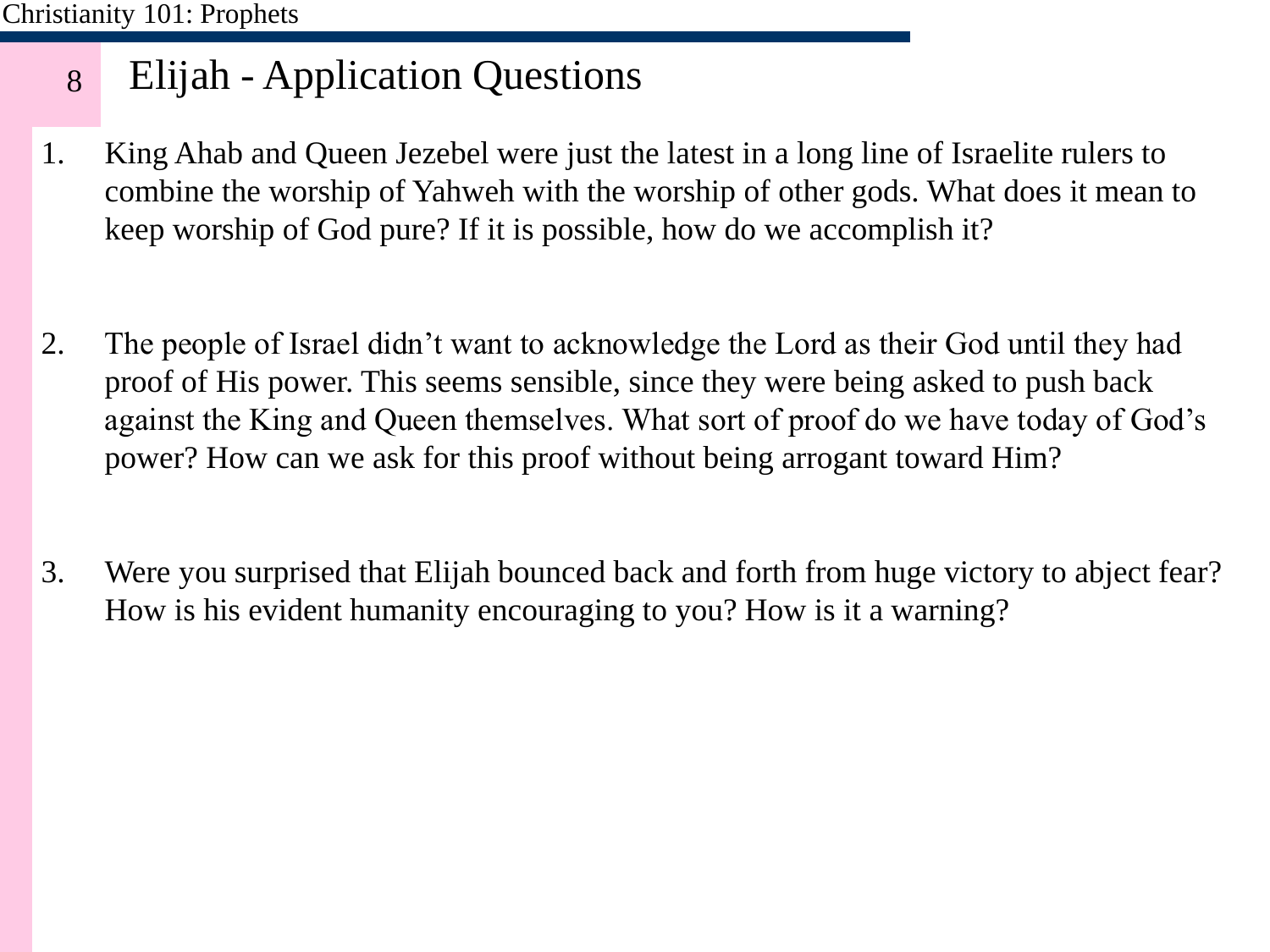#### 9 Isaiah – Committed to The Holy One of Israel

The book of Isaiah covers a large period of time. We can tell this because of two names that appear: Uzziah (Azariah), and Cyrus. The first was a king of Judah who reigned from 783 to 742, and the second a Persian emperor who reigned from around 539 to 530. Since Isaiah 6 refers to the death of Uzziah, it seems to be a roughly two-hundred-year period. The book also refers to the life of the Judahite community after the temple had been rebuilt and rededicated, around 515. This would mean that the entire period of the book of Isaiah covers 250 years, more or less.

Given this large spread of time, it's clear that the writings, poems, warnings and visions are from different people. The first chapter seems to be an introduction to the book as a whole, rather like an overture to a musical introduces themes to the music. We will be discussing Isaiah ben Amoz, who is considered to be the writer/originator of chapters 1-39. During his lifetime the Kingdom of Judah, the southern kingdom, was under threat from multiple countries.

Isaiah means "The Lord Saves". He was married with at least two sons. Though we don't have any direct evidence about where he came from, there are two main suggestions. First, it is possible that he came from a priestly family. This idea comes from his familiarity with priestly terms and activities, and the fact that his commissioning seemed to occur in the Temple in Jerusalem. Since he often spoke with kings, it is possible that he was an aristocrat. However, any number of prophets spoke with kings and were well-informed about public affairs. The other possibility is that he came from a family or school of prophets. Isaiah is thoroughly schooled in the traditional forms and language of prophetic speech. Certainly he was educated: his language is strong and vivid, in fine classical Hebrew.

Isaiah probably spent most of his life in Jerusalem, with his greatest influence under King Hezekiah. More than any other prophet he spoke of the Lord's plan and control over the entire world, not just Israel. Whatever his family background, he was evidently familiar with poverty and its effect on people, especially when it was brought about through the reckless and careless behavior of the wealthy. He talks with great passion about the people who created misery for others: those who created laws that discriminated, greedy land grabbers, judges who took payoffs, and irresponsibile leaders (both religious and civil).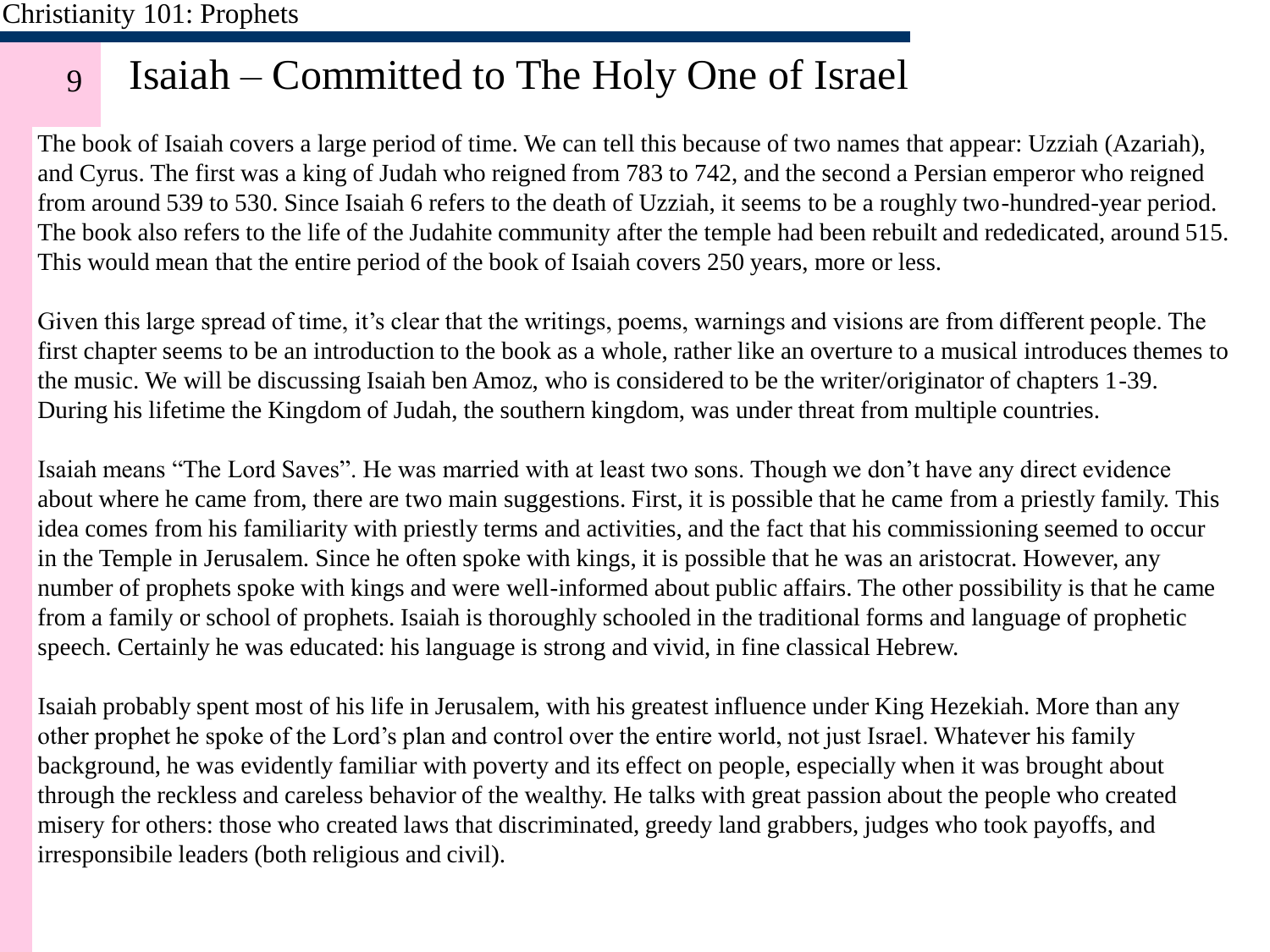#### 10 Isaiah - Scripture Questions; Chapters 1, 6, 9, 14, 25, 33

- 1. What is the Lord's opinion of the Temple sacrifices? What does he want instead? (1:14-17)
- 2. In this thrilling and mysterious vision, what word does Isaiah use to describe the Lord? (6:1-3)
- 3. What happened to take away Isaiah's sins? (6:6, 7)
- 4. How did Isaiah respond to the Lord's call? (6:8)
- 5. What odd command did the Lord give to Isaiah, after telling him to speak a message to the people? (6:10)
- 6. Describe the way the people would know when the Lord had finished punishing them. (6:11-13)
- 7. What promise is given for the future salvation of Israel? (9:1)
- 8. How will the promise be fulfilled? (9:6-7)
- 9. How would the Lord deal with the Assyrian invaders? (14:24-27)
- 10. Who does the arm of the Lord control? (14:26)
- 11. After the punishment of Judah, what did the future hold for them?  $(25:6 9)$
- 12. What is the difference between the Israelites who sinned against the Lord's holiness and those who lived rightly? (33:14-17)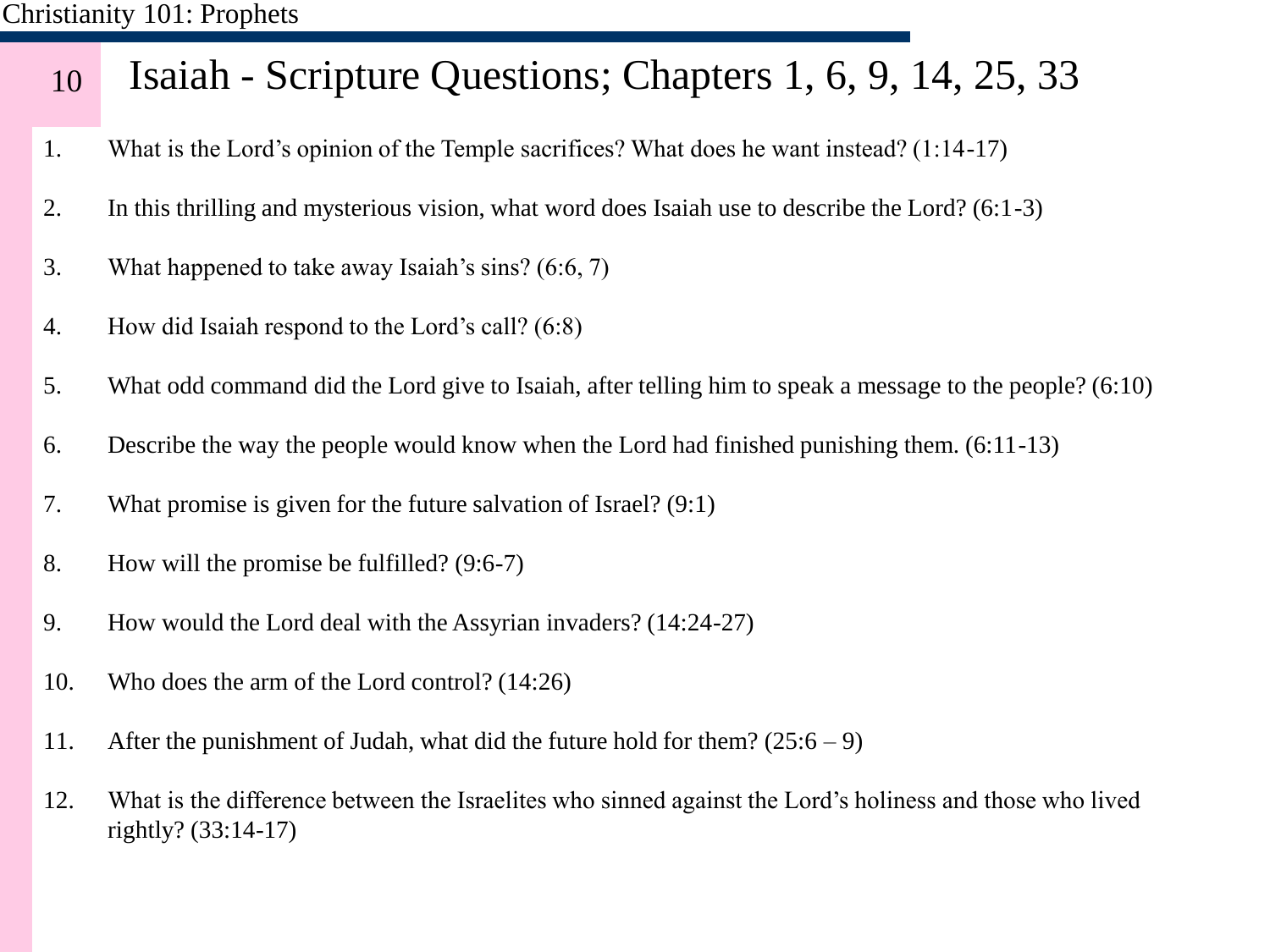#### 11 Isaiah - Application Questions

- 1. What are some ways we can "live right, see that justice is done, defend widows and orphans, and help the oppressed"?
- 2. How does God as us today, "Is there anyone I can send?" How do we answer, "Send me!"?
- 3. Some behaviors and/or sins can be extremely pain to give up (addictions, anger, resentment). How can we release these and receive forgiveness, especially when the treatment burns like hot coals?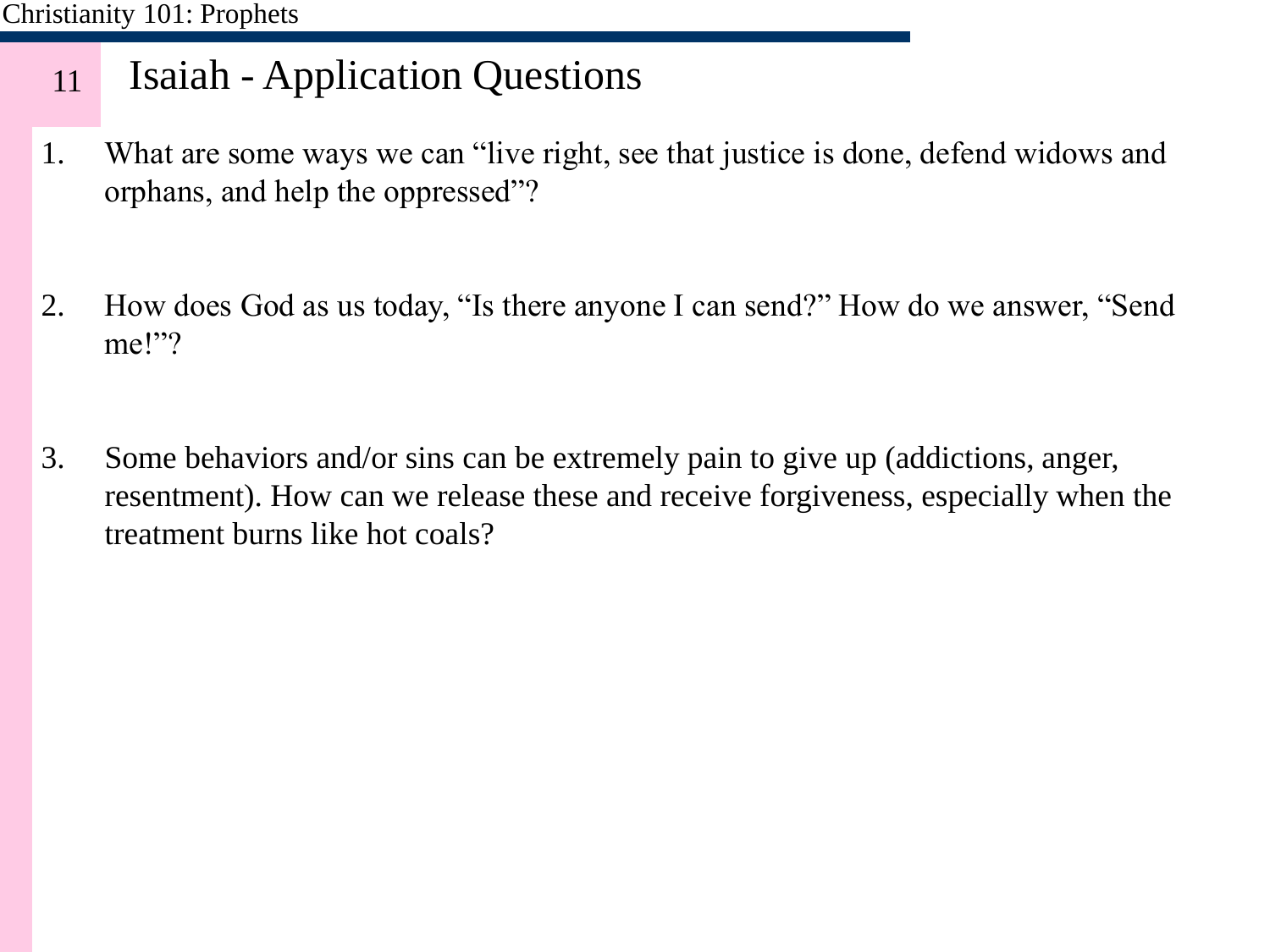#### 12 Ezekiel – Prophet to an Exiled People

If the book of Isaiah was a work that covered a vast span of time (approximately 250 years), Ezekiel's covered about 25 years. He lived during a time of international turmoil. The Assyrians were overthrown by the Babylonians and Medes, the Northern Kingdom of Israel was destroyed; The Southern Kingdom of Judah made treaties with Egypt and then shifted loyalties to Babylon. Under Nebuchadnezzar and his successors, Babylon now dominated the international scene until it was crushed by Cyrus the Persian in 539 BC. Israel's monarchy was ended; the City of David and the Lord's temple no longer existed.

As for the people of Judah? They were exiled to Babylon by Nebuchadnezzar and seemed to live fairly free lives in their new homes. Ezekiel, whose name means "God strengthens", was among these people. Everything we know about him is from this book. It was there among the exiles that he received his call to become a prophet. He was married and lived in a house of his own. He was from a priestly family and was eligible to serve as a priest. As a priest-prophet called to minister to the exiles, he was acutely aware that they were all cut off from the Temple with all the symbolism, sacrifices, and worship rituals. Because of this, his message from the Lord had much to do with the temple and its ceremonies. More than any other prophet, he was directed by the Lord to involve himself personally in the divine word by acting it out in prophetic symbolism.

For the first seven years, Ezekiel was directed to make it very clear to his fellow exiles: Jerusalem would fall, and their being God's covenant people would not save them or the Temple. The only hope he was allowed to give them was that they should live at peace with themselves and with God during the exile. Once news was received that Jerusalem had fallen, his message turned to the Lord's comforting word of hope for his people—they would experience revival, restoration and a glorious future.

The Old Testament in general and the prophets in particular assume and teach God's sovereignty over all creation, over people and nations and over history. This is most clear in the book of Ezekiel. God's intention was that he, the Lord, would be known and acknowledged by his people. Where other prophets dealt largely with Israel's idolatry and corruption which brought the judgment of the Lord, Ezekiel focuses on Israel as the holy people of the holy temple, the holy city and the holy land. Israel had made herself unclean, but God's faithfulness was so great that he would revive them and cleanse them, restoring the glory of his presence in his people.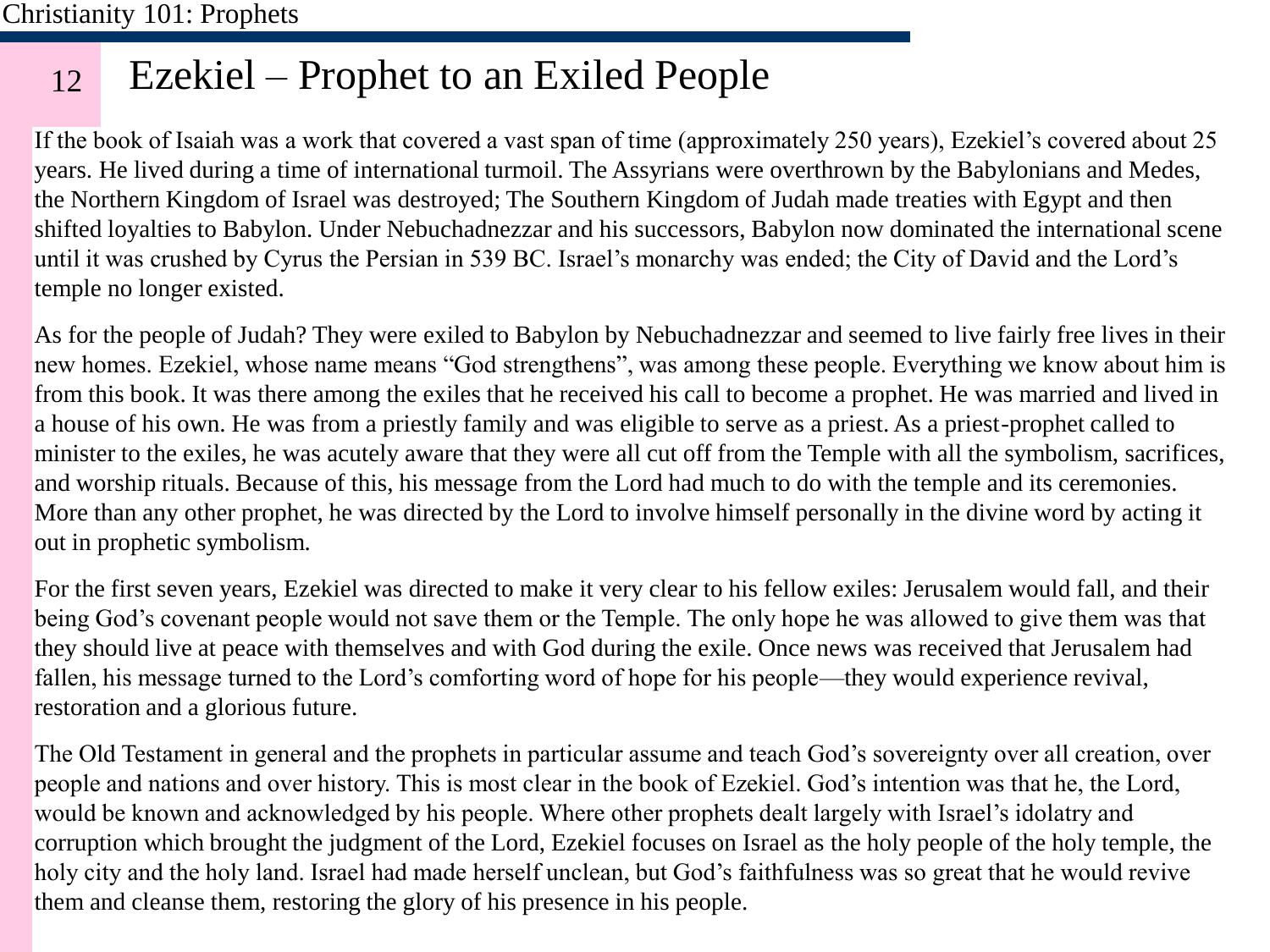#### 13 Ezekiel - Scripture Questions

- 1. How is the Word of the Lord given to Ezekiel? What is he told to do? (3:3, 10, 14)
- 2. What does the Lord tell Ezekiel to do as a symbolic act? (4:1-5)
- 3. What had finally come to the unrepentant nation of Israel? (7:1-7)
- 4. After the destruction of Jerusalem and the Temple, what promise did God make to the exiles? (11:17)
- 5. What would be the renewed relationship between the people and God? (11:18-20)
- 6. Can sin, and the payment for that sin, be shared through families? (18:20)
- 7. Does the Lord want sinful people to die? (18:21-23)
- 8. What was the purpose of bringing destruction to Egypt? (30:10-12, 18, 19)
- 9. When God removed the religious leaders of the people of Israel, who would take their place? (34:10-11, 23, 30, 31) 10.Who was able to reassemble the valley of dry bones into bodies? (37:1-8)
- 
- 11.What were the Israelites saying? What promise did the Lord make? (37:9-14)